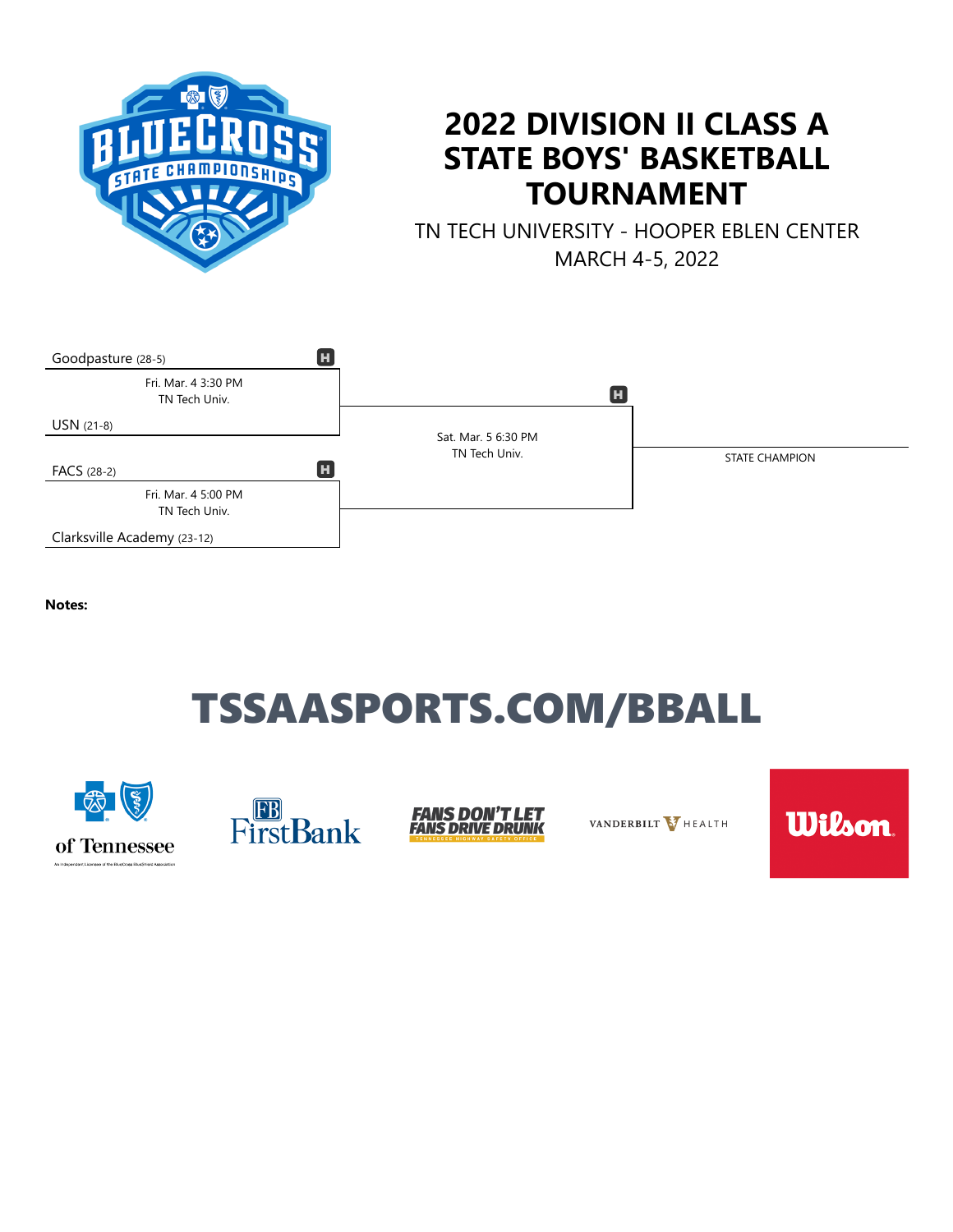### **2022 DIVISION II CLASS A STATE BOYS' BASKETBALL TOURNAMENT**

#### **Clarksville Academy (23-12)**

**Cougars** · Clarksville, TN · Montgomery Co. · Middle Region, District 4

| Lt/Dk | Player                  | CI  | Ht       | Pos |
|-------|-------------------------|-----|----------|-----|
| 1     | Paris Pridgen-Bratcher  | Sr. | $6 - 01$ | G   |
| 2     | Trae Rideau             | Fr. | $5 - 11$ | G   |
| 3     | <b>Eddie Ricks III</b>  | Jr. | $6 - 07$ | W   |
| 4     | Keith Richburg          | Sr. | $6 - 03$ | F   |
| 5     | DJ Merriweather         | Jr. | $5 - 11$ | G   |
| 10    | <b>Tyler Moss</b>       | Jr. | $6 - 02$ | G   |
| 11    | <b>Cameron Phillips</b> | So. | $5 - 07$ | G   |
| 12    | Jacques Wyatt III       | Jr. | $6 - 05$ | W   |
| 20    | Connor McDonald         | Jr. | $6 - 01$ | F   |
| 23    | Corbin Yarbrough        | Sr. | $5 - 10$ | W   |
| 24    | Jerhen Jamison          | Fr. | $5 - 09$ | G   |
| 25    | Zach Vester             | So. | $5 - 08$ | G   |
| 30    | Evan Ozolins            | Fr. | $5 - 09$ | G   |
| 33    | Wyatt McQueen           | Fr. | $6 - 00$ | G   |
| 40    | Callaway Whitlow        | Fr. | $5 - 10$ | W   |
| 50    | Royce Mentor            | Jr. | $6 - 00$ | W   |

#### **Head Coach:** Tyler Hickman

**Assistants:** Sam Masters, Deedee Smith, Adam Welch

- Consecutive state tournament appearances: 2009-10 (2).
- Their first appearance was in 2009 where they lost to Summertown in the quarterfinals, 53-50.
- They won their first championship in their last appearance in 2010 after defeating Wayne Co., Chattanooga Arts & Sciences, and Chattanooga Grace, finishing the season (36-2).

### **Goodpasture Christian School (28-5)**

**Cougars** · Madison, TN · Davidson Co. · Middle Region, District 4

| Lt/Dk | Player                  | CI  | Ht       | Pos |
|-------|-------------------------|-----|----------|-----|
| 0     | Shawn Link              | Jr. | $6 - 02$ | G   |
| 3     | Isaiah West             | Jr. | $6 - 02$ | G   |
| 10    | Jacquarium Collum       | Jr. | $6 - 02$ | G   |
| 11    | King Keary              | Fr. | $6 - 00$ | G   |
| 12    | Jackson Moss            | Jr. | $5 - 11$ | G   |
| 13    | <b>Chandler Woosley</b> | Sr. | $6 - 01$ | G   |
| 14    | Josh Williams           | Sr. | $5 - 10$ | G   |
| 15    | <b>Breckman Oakley</b>  | So. | $6 - 02$ | G   |
| 20    | Jayden Jones            | Fr. | $6 - 04$ | F   |
| 21    | Marques Whitmon         | So. | $5 - 08$ | G   |
| 22    | Xavier Shegog           | So. | $6 - 05$ | F   |
| 24    | Seth Moulton            | Jr. | $6 - 03$ | F   |
| 25    | Ty Campbell             | Jr. | $6 - 03$ | F   |
| 31    | Xavier Robinson         | Jr. | $6 - 03$ | F   |
| 33    | Jack Carter             | Jr. | $6 - 05$ | F   |

#### **Head Coach:** Adam Sonn

**Assistants:** Reece Chamberlain, Ryan Roller, Ross Welch, Brian Winders

- Second consecutive state tournament appearance.
- Consecutive state tournament appearances: 1978-80 (3); 1982-83 (2);  $\bullet$ 1999-00 (2); 2021-22 (2).
- Their first appearance was in 1978 where they finished as runners-up after defeating Monterey and Alamo before losing to Bolton, 64-53.
- They finished as runners-up for a third time in 1999 after defeating Notre Dame before losing to Father Ryan, 51-42.
- They won their first championship in their last appearance in 2021 after defeating ECS and CPA, finishing the season (31-1).

#### **First Assembly Christian School (28-2)**

**Crusaders** · Cordova, TN · Shelby Co. · West Region, District 6

| Lt/Dk          | Player                | CI  | Ht       | Pos |
|----------------|-----------------------|-----|----------|-----|
| 0              | Daniel Egbuniwe       | Sr. | $6 - 07$ | G   |
| 1              | Kobe Wilkes           | Sr. | $6 - 00$ | G   |
| $\overline{2}$ | <b>Alex Harris</b>    | Sr. | $6 - 06$ | G   |
| 3              | <b>Timothy Thomas</b> | Sr. | $6 - 02$ | G   |
| 4              | <b>Brian Shields</b>  | So. | $5 - 11$ | G   |
| 5              | Rashaun Wise          | Sr. | $6 - 06$ | G   |
| 10             | <b>Tyler Jones</b>    | Sr. | $5 - 08$ | G   |
| 11             | Corey Savage          | Sr. | $6 - 01$ | G   |
| 12             | Grayson Alexander     | Sr. | $5 - 10$ | G   |
| 15             | Jacob Walker          | Fr. | $5 - 10$ | G   |
| 22             | <b>Grant Spain</b>    | Jr. | $6 - 03$ | G   |
| 23             | Kingston Goodwin      | Fr. | $6 - 04$ | F   |
| 24             | Kristopher Carrol     | Fr. | $6 - 04$ | G   |
| 25             | Tre Watts             | Fr. | $6 - 02$ | G   |

**Head Coach:** D'Marius Wilkes

**Assistants:** Melvin Wilkes

- Their first appearance was in 2008 where they lost to Tipton-Rosemark in the semifinals, 68-62.
- They finished as runners-up in their last appearance in 2020 after  $\bullet$ defeating ECS in overtime before losing to Lausanne, 54-44.

## **University School of Nashville (21-8)**

**Tigers** · Nashville, TN · Davidson Co. · Middle Region, District 3

| Lt/Dk          | Player                | CI  | Ht       | Pos |
|----------------|-----------------------|-----|----------|-----|
| 1              | Khalil Anderson       | Jr. | $5 - 11$ | G   |
| $\overline{2}$ | <b>Adrian Samuels</b> | Sr. | $6 - 04$ | G   |
| $\overline{3}$ | Joshua Scretchen      | Sr. | $5 - 11$ | G   |
| 4              | Austin Cason          | Jr. | $5 - 10$ | G   |
| 11/10          | Samuel Gold           | Sr. | $5 - 10$ | G   |
| 12             | <b>Russell Petty</b>  | Sr. | $6 - 00$ | G   |
| 13             | <b>Brock Burgess</b>  | Jr. | $5 - 10$ | G   |
| 14             | Adam Miller           | Sr. | $6 - 03$ | G   |
| 20             | Christopher Laibinis  | Sr. | $6 - 03$ | W   |
| 21             | Michael Daunic        | So. | $6 - 00$ | G   |
| 22             | Collin France         | Jr. | $6 - 03$ | W   |
| 23             | Harrison Fitzgibbon   | Jr. | $6 - 01$ | F   |
| 24             | Max Elliot            | Jr. | $6 - 06$ | F   |
| 33             | Amaan Anderson        | Fr. | $5 - 10$ | G   |
| 34             | Clarence Payne        | Fr. | $6 - 04$ | W   |

#### **Head Coach:** Mike Jones

**Assistants:** Greg Anderson, Josh Scouten

- Consecutive state tournament appearances: 2009-10 (2).  $\bullet$
- Their first appearance was in 1979 where they lost to Sequatchie Co. in  $\bullet$ the quarterfinals, 53-49.
- They finished as runners-up for the second time in their last appearance in 2012 after defeating Harding Academy before losing to DCA, 55-33.